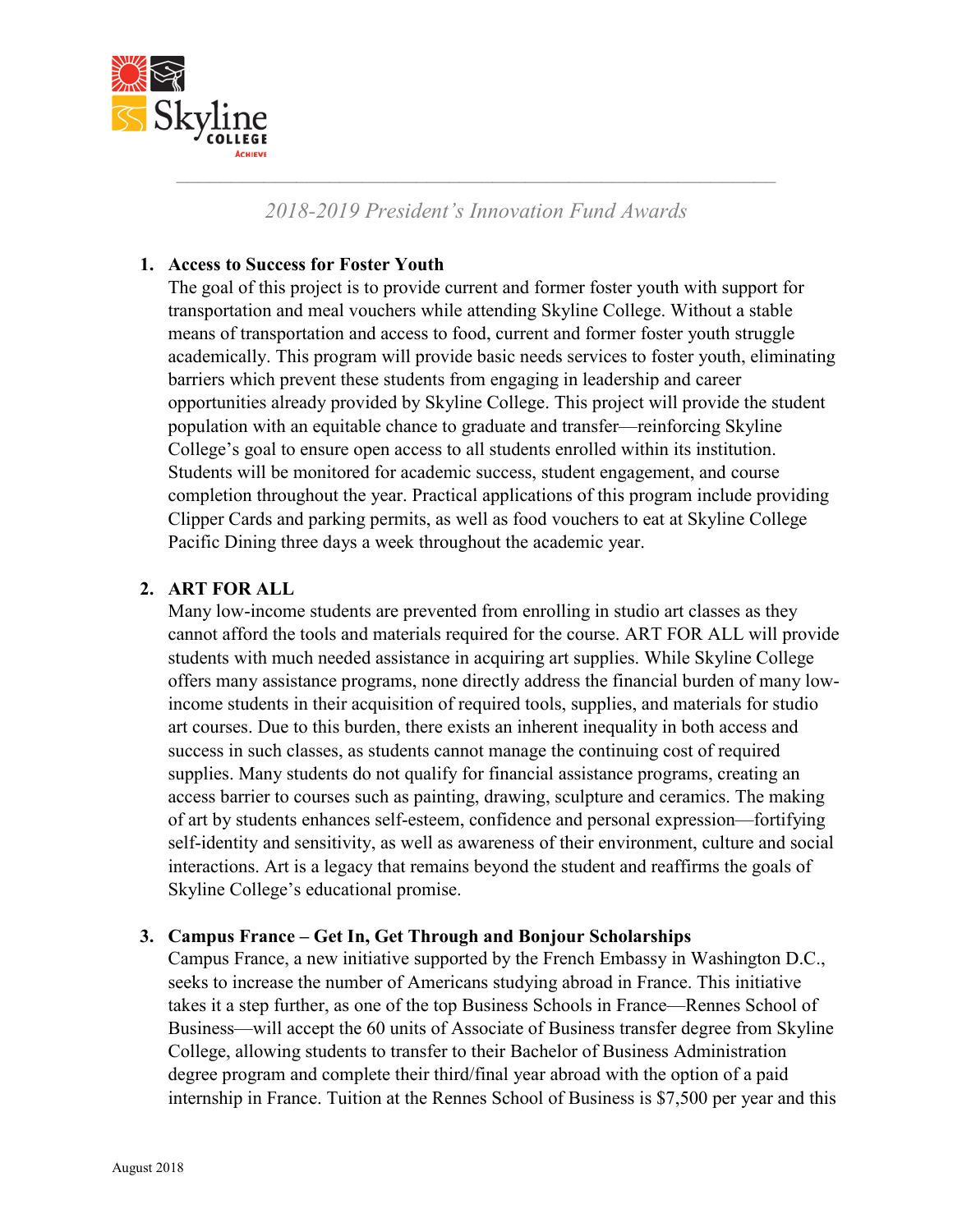

pathway will help Skyline College students attain the Bachelor's degree in one year instead of two, providing substantial cultural experiences and increasing transfer rates while decreasing overall time spent obtaining a business degree. In collaboration with the French Embassy and the Consulate General in San Francisco, this initiative supports Skyline College's mission of empowering and transforming a global community of learners.

## **4. Chemistry Jam**

The lack of fundamental understanding of chemistry has created a persistent struggle for our students in their first semester of chemistry, resulting in an inability to move on and excel in their next course. To address this challenge, we will develop a chemistry workshop that will introduce students to critical topics such as unit conversion and stoichiometry *before* the fall and spring semesters. Chemistry Jam will involve hands-on experience and guide inquiry-based learning, encouraging each participant in the learning process. Furthermore, the program will educate each participant with applicable understanding in order to remember more course content and thereby excel in their first chemistry course at Skyline College. The overall goal is to increase student retention rates, decrease the number of students that repeat chemistry courses, and increase STEM (Science, Technology, Engineering and Math) major interest. Students who participate will gain motivation and a sense of belonging which they can carry with them throughout their academic career. Chemistry Jam will be a free, one-week program providing intensive, fun and stimulating course work that will remedy many of the challenges our chemistry students face.

## **5. Coding for Middle College**

This program was designed to increase the interest and confidence of Middle College<sup>[1](#page-1-0)</sup> students within the computer science and programming industry. Middle College will create a series of four workshops during summer 2018, providing hands-on exposure to computer programming curriculum currently utilized within various industries. In addition, students will learn about jobs available to computer programmers, how to explore these industries and what additional knowledge and skills they might need to achieve computer science or programming goals. The program will provide students the opportunity to learn computer programming from an industry professional, learn how to network within an industry, and how to continue their education to achieve career goals.

<span id="page-1-0"></span><sup>&</sup>lt;sup>1</sup> Middle College is an alternative education program offered by the South San Francisco Unified School District in collaboration with Skyline College that provides high school students with an exciting and challenging learning environment where they can take control of their own education, complete high school graduation, and begin accumulating college credits.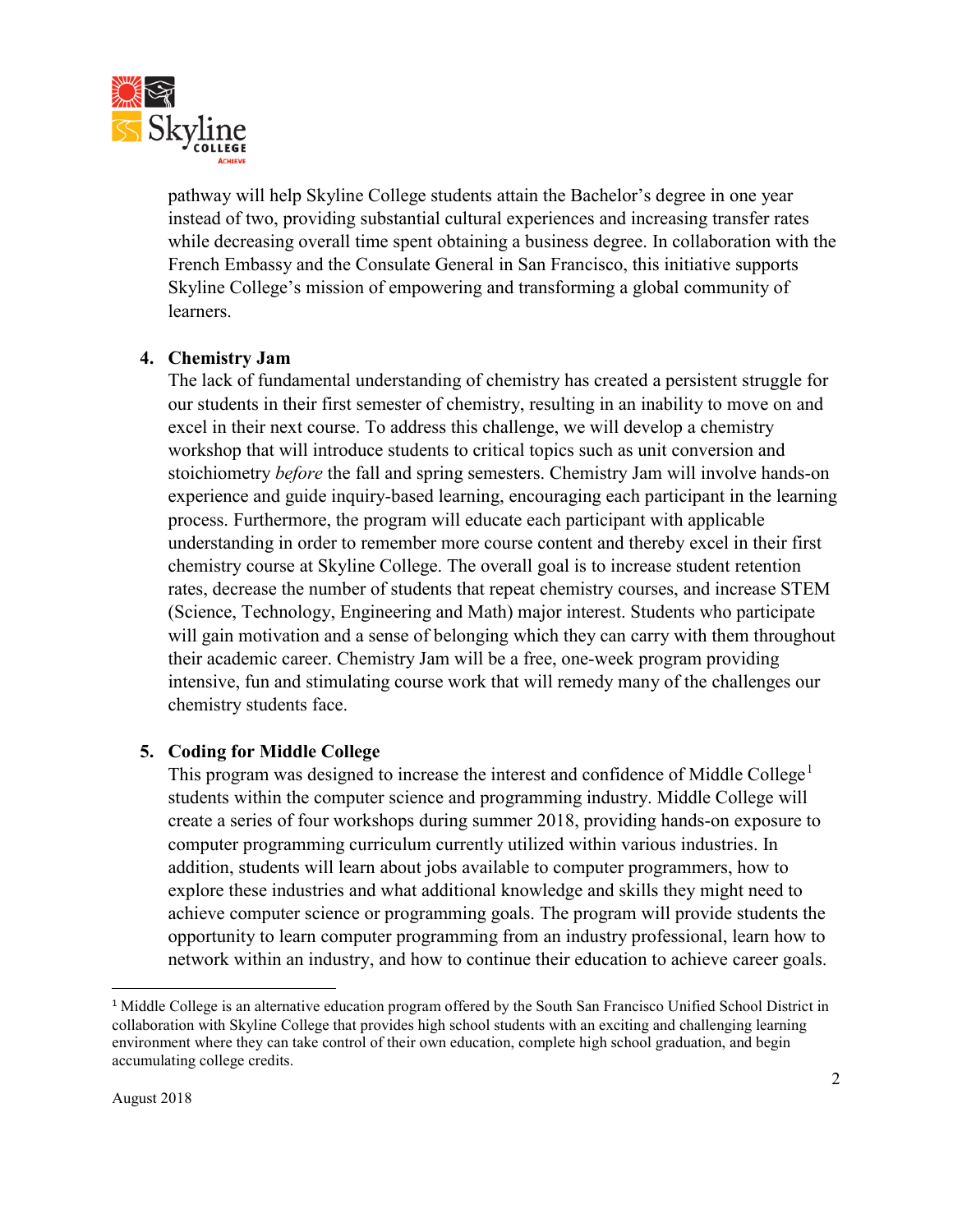

In addition, this program seeks to help underrepresented populations within the computer technology industry by boosting access to information and pathways for diverse Middle College students.

#### **6. Discover Days**

The Discover Days initiative allows local high school students who are African American, Latinx, and Filipino the opportunity to sit in on college classes in order to gain exposure to postsecondary education and discover what Skyline College is all about. In collaboration with the cultural learning communities, Discover Days also provide cultural enrichment and ease the transition of students to Skyline College's academic environment. By providing students with intentional opportunities to experience college prior to enrollment, students will begin to build collegiate relationships and increase their navigational capital, ultimately increasing student success rates.

#### **7. Discover Little Manilla**

Having a strong sense of one's ethnic identity is a protective factor for children; positive ethnic identity includes seeing your ethnicity as a central aspect of who you are and valuing that aspect of yourself. This program seeks to enforce those values by taking Kapatiran and Kababayan Learning Community students to visit the Little Manilla Foundation to learn more about the Filipino/a-American experience in Stockton, California. Specific curriculum will be developed for students to learn about Stockton and its significance in Filipino/a-American history in the United States. Skyline College serves one of the largest Filipino/a-American populations in the bay area, necessitating a more comprehensive ethnic studies program promoting student engagement and positive attitudes toward learning.

#### **8. Energize Colleges**

Energize Colleges allows students to gain paid, real-world experience while contributing to meaningful campus and community projects tied to sustainability savings. Students will develop knowledge, skills and experience to effectively evaluate energy career options and transition them into a green workforce. The Energize Colleges team will recruit and support students in finding and completing an internship directly related to sustainability career pathways while building relationships with community partners and local high schools. The program benefits the colleges, students and community in several ways. First, internships introduce students to the growing Green Workforce and help build skills that will serve students in any career. Secondly, it provides Skyline College with implementation strategies for sustainability. Lastly, through these internships, the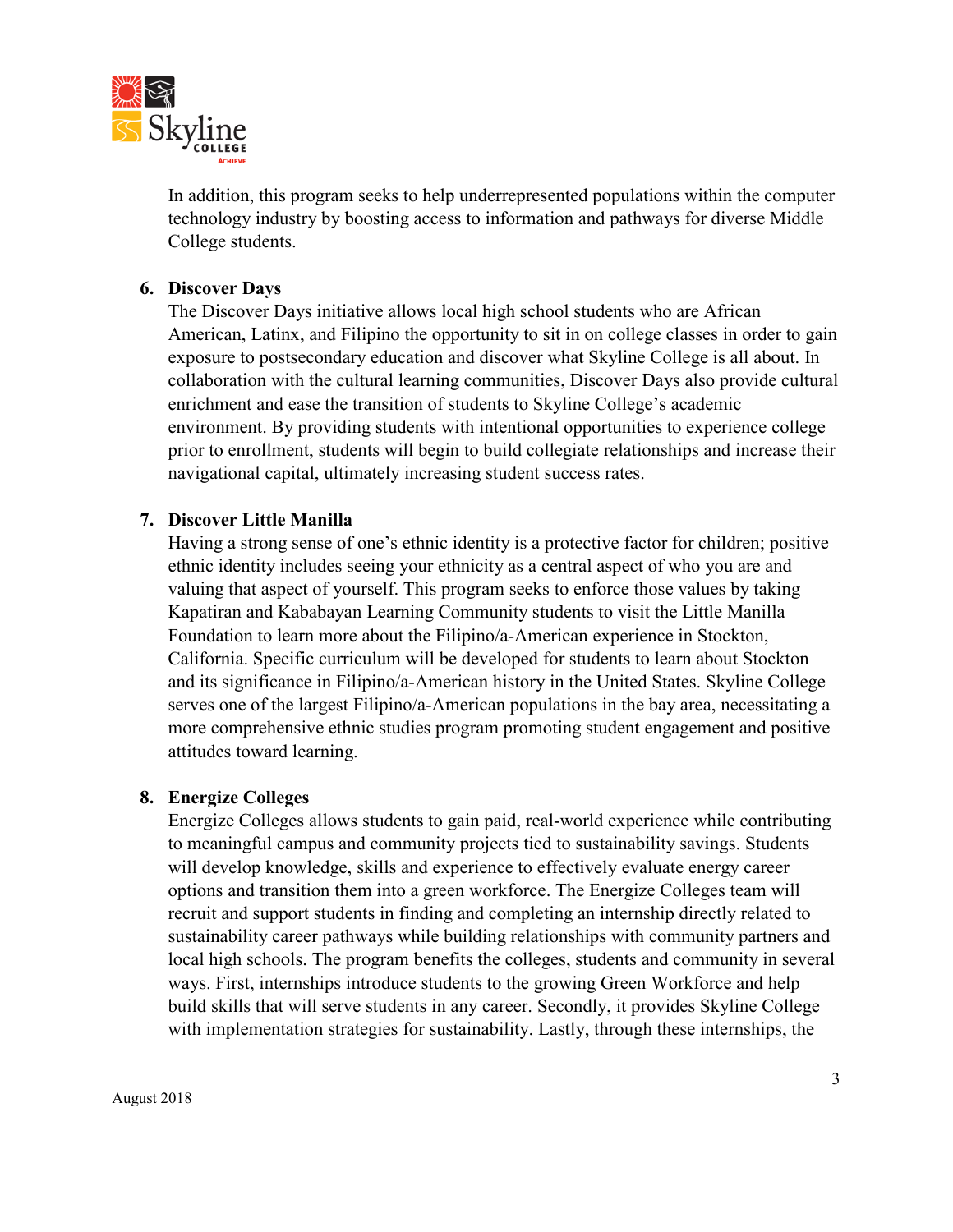

campus becomes better connected to the community at large.

## **9. Global and Domestic Academic Internship Program (GDAIP)**

The Global and Domestic Academic Internship Program provides academic internship placements to students in eight cities around the world: Cape Town, Dublin, Hong Kong, New York, Prague, San Francisco, Singapore and Santiago. In the 2017-18 academic year, 27 students enrolled in the program and began their internships in summer 2018. This program builds on the first year of the program to significantly increase the number of domestic and international students who participate in the program. With the launch of the GDAIP, the San Mateo County Community College District will be one of the few community college districts in the nation to offer structured academic internships globally and domestically at a low cost.

## **10. Guiding Your Path to Success (GPS)**

The Guiding Your Path to Success Program will support the success of incoming students with disabilities in the first year at Skyline College. The experience of students with disabilities in the K-12 system is dramatically different from what students will experience in higher education and often students struggle with the transition. For example, 89% of students with learning disabilities receive support in K-12, but only 15% continue to receive support in college.[2](#page-3-0) The Guiding Your Path to Success Program is a transition program designed to proactively support students with disabilities throughout their first year at Skyline College. Going beyond simply providing accommodations, GPS also gives students with disabilities the tools and knowledge necessary to successfully navigate the complex challenges students face during the transition to community college. Practical applications of this program include a Guiding Your Path to Success Day, an awareness event during the students' final semester of high school to introduce them to the differences between high school and college disability services, make connections with Disability Resource Center (DRC) staff, and learn about assistive technology available to them. Additional features include family oriented workshops and a first-semester GPS Guide to help students navigate the transition to collegiate courses.

**11. Historical Black Colleges and Universities (HBCU) Cultural Enrichment Tour** The purpose of this tour is to empower and transform students by experiencing different types of colleges, cultures and lifestyles that are not often portrayed here in California. Often times, HBCUs are in better alignment with the cultures of students of color,

<span id="page-3-0"></span> $\overline{\phantom{a}}$ <sup>2</sup> According to a National Longitudinal Transition Study (NLTS) from the U.S. Department of Education.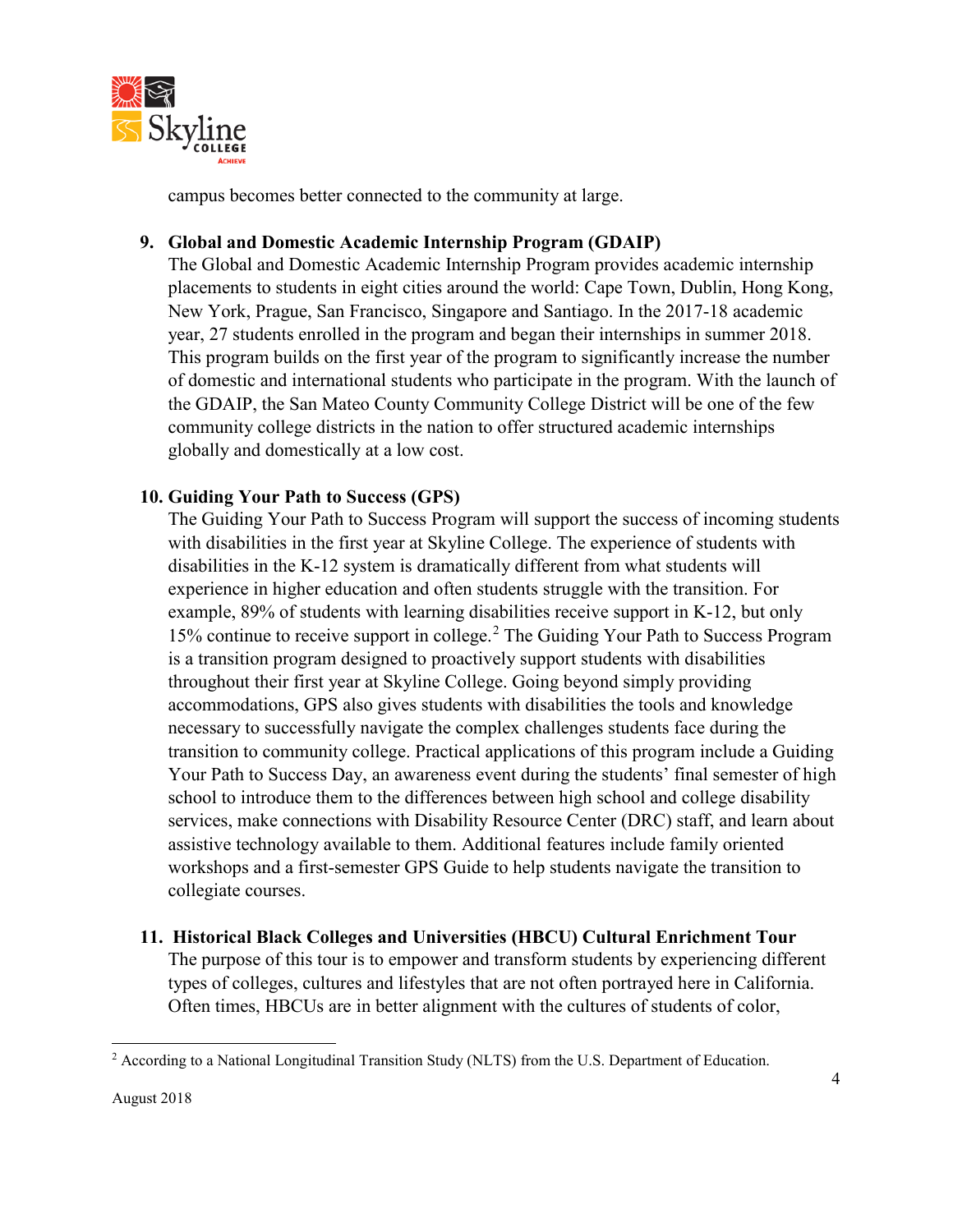

making them more valuable than experiences at predominantly white colleges. This opportunity is available to all students who may consider transferring to an out-of-state institution to meet their education goals. With the college's new transfer agreement program with HBCU campuses, students and faculty alike will learn about the historical contributions and importance of African-American history that is often lost in the America educational system. Based on previous student reflections, this trip is transformative as a hands-on experience promoting leadership and cultural identity.

## **12. The Human Library**

The Human Library is an event that promotes community engagement and combats prejudice by creating dialogue opportunities between people with unique life experiences. Participants can "check out" human books whom have agreed to sit down with "readers" and have a personal conversation. Volunteer human books have included those that have experienced discrimination based on race, religion, sexual preference, class, gender identity, sex, age, lifestyle choices, disabilities, and other aspects of their life. This year Skyline College plans to host Human Library events throughout the year. Readers at the event would be Skyline College students, staff, faculty or community members whom are ready to build appreciation and understanding though sharing of diverse experiences. Open and civil dialogue promotes many Skyline College student learning outcomes, such as critical thinking, effective communication and citizenship. Both students and the community will be offered the unique opportunity to engage in discussions that challenge stereotypes and focus on diversity and equity.

#### **13. La Raza Youth Conference**

The La Raza Youth Conference is a one-day event in which Skyline College invites local Latinx high school students to campus to experience higher education while exploring and celebrating culture and identity. For many local students, this event is their first interaction with any postsecondary institution and allows students to begin thinking of themselves as college students. For graduating seniors, participating in the event reaffirms their interest in Skyline College, their major, or their career goals. Additionally, the program allows students to interact with college staff and faculty, building trust that the student can utilize once fully admitted to the college. Finally, this event provides a volunteer opportunity for Skyline College Puente<sup>[3](#page-4-0)</sup> students as a way to give back to the

 $\overline{\phantom{a}}$ 

<span id="page-4-0"></span><sup>&</sup>lt;sup>3</sup> The Puente Program is a two-semester program which links students, a counselor, an English instructor, community mentors and UC and other colleges in an effort to increase the number of students who transfer from two-year colleges to four-year colleges. The goal of the Puente Program is to increase the number of educationally under-served students who enroll in four-year colleges and universities.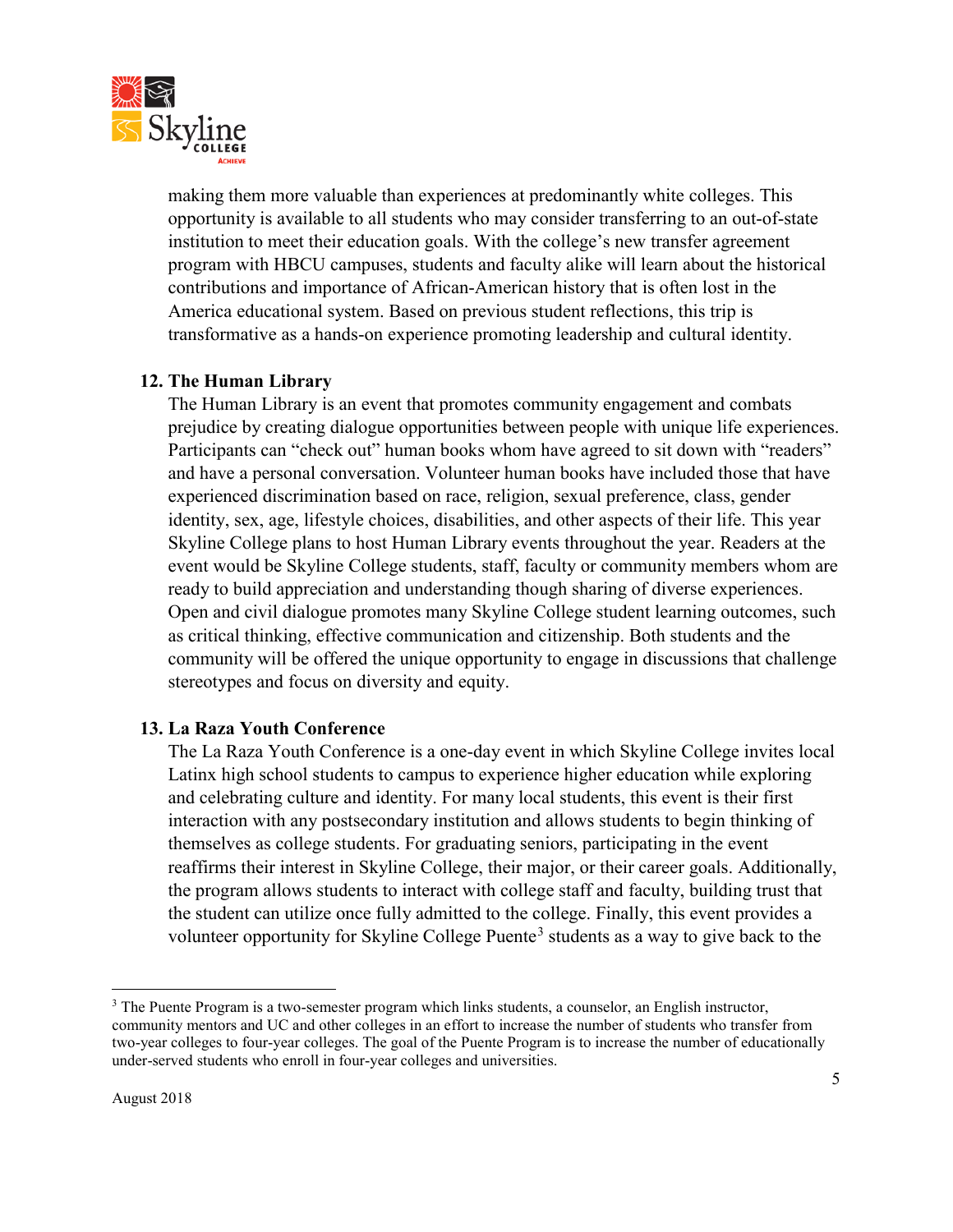

greater community and recruit the next Puente cohort.

#### **14. Learning Abroad for a Better Tomorrow**

Many students earning a Career Technical Education (CTE) certificate are focused on attaining their goal quickly and often miss out on the traditional "college experience," including student clubs, study abroad, and electives focused on expanding their personal perspectives and professional experiences. Certificate and associate's degree paths do not typically feature service learning or exchange programs due to short program duration and limited funding. Learning Abroad for a Better Tomorrow seeks to remedy that inequity. A semester-long sister school partnership with Cosmetology and Hospitality/Tourism programs in Negril, Jamaica will culminate in a weeklong service learning trip. Students from Skyline College and the HEART Program will work in teams throughout the semester to build relationships, develop ideas and content, and generate a capstone presentation in one of three areas of specialization: Cosmo Business Innovation, Social Media and Personal Branding, or Cross-Cultural Communication through fashion, make-up artistry, beauty, and hotel and resort operations. As instructors guide student teams, they will also share with each other theoretical and practical techniques for developing culturally sensitive and inclusive projects. Service learning opportunities to meet and work with students in other countries are rare for community college and CTE students, making this trip an innovation for student pursuing a certificate or associate's degree.

#### **15. Men of Color Initiative**

Graduation rates for males of color are significantly lower than those of their peers. The continuation of this trend is establishing a structural inequality for males of color and preventing students from breaking the cycles of poverty and oppression. The goal of the Men of Color initiative is to increase the number of males of color graduating from institutions of higher education and returning to their communities as agents of change. The program is designed to develop a community of supportive emerging scholars for males of color who attend Skyline College. It has several key components that will meet the varied needs of males of color and increase acclimation, campus engagement, persistence, and commitment to graduation or career goal. Those key components include a Completion Coach to help the student keep on track, Quality Instruction by means of reserved seats in key math courses and faculty tutoring, Brother to Brother mentorship, weekly Chop-It-Up Meetings to empower students through critical conversations and networking, and Post Year Convocation to celebrate accomplishments with other successful participants, establishing a legacy of success. Men of Color are among the fastest-growing segments of population in the U.S. and require intentional focus to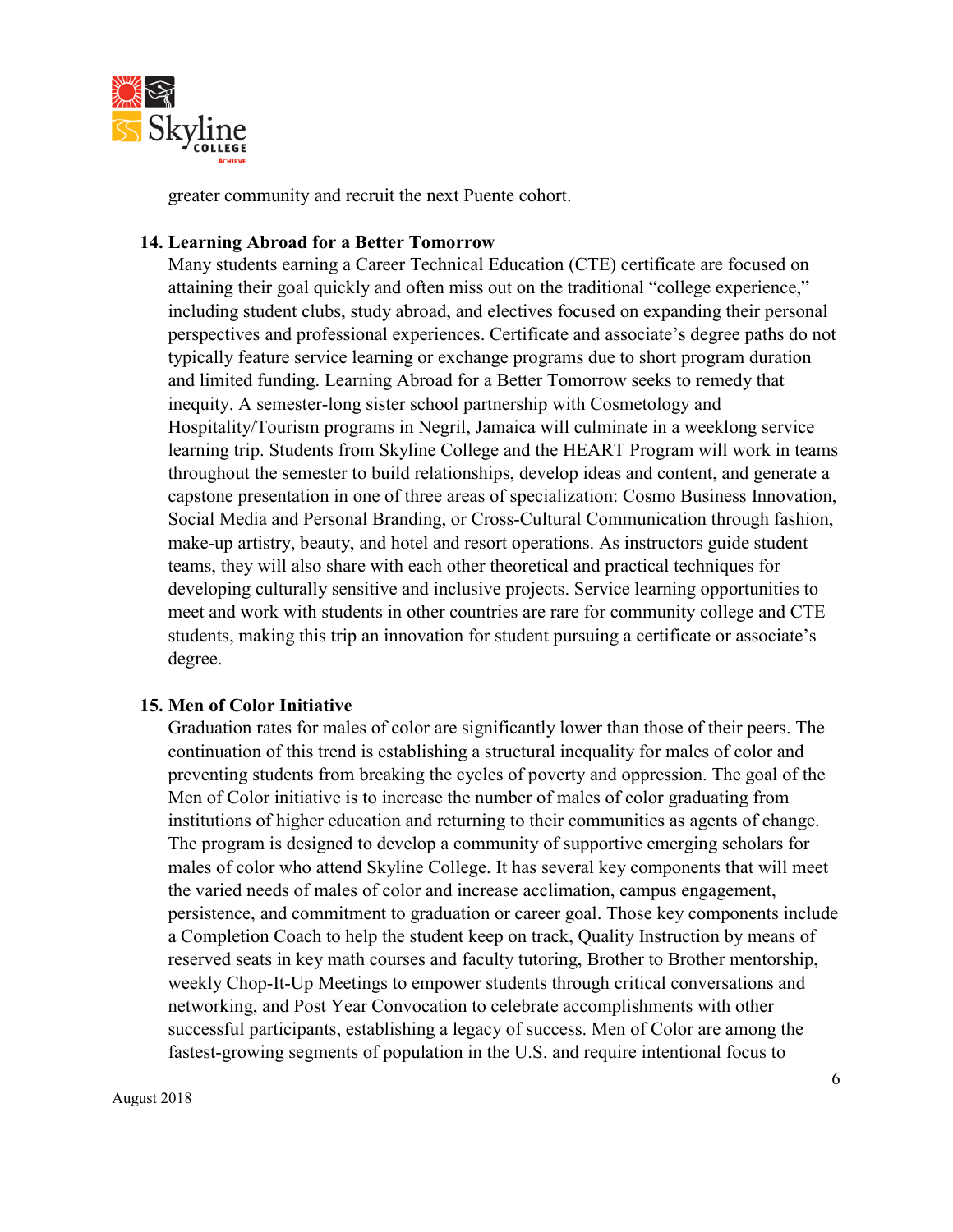

change the trajectory of males of color who continue to have the lowest levels of educational attainment.

## **16. SparkPoint Cash**

In 2016, SparkPoint<sup>[4](#page-6-0)</sup> at Cañada College launched Cañada Cash, a program that provided a monetary incentive to students for meeting with a financial coach, completing specific financial behaviors and achieving their financial goals. SparkPoint at Skyline College plans to replicate this successful model and tailor it to meet the needs of our student population. This program not only encourages students to see their finances as a priority, but provides them a tangible incentive to make positive decisions and take responsibility for their finances. Students will meet with a financial coach and create a behavior pathway that aligns with the student's financial goals. Students will complete four behavior steps and receive \$25 for each completed step. These financial behaviors allow students the opportunity to improve finances in one of four key areas: income, savings, credit or debt. This improvement can be a determining factor in student persistence and leads to long-lasting financial stability and self-sufficiency.

## **17. SynDaver Cadaver**

The SynDaver is a state-of-the-art synthetic human cadaver that will enable students to improve identification and differentiation of various body parts during instructional and laboratory classes. Not only will students enhance their ability to locate different structures, but the SynDaver also supports the instructor's facilitation of teaching and learning in the classroom. Locating and identifying different organs and structures are difficult to attain using biological cadavers. Dissected structures are easily torn and structures and anatomical areas may be difficult to isolate or see. The SynDaver makes it easier to locate, isolate and identify structures, simulating a real view. Benefits of SynDavers include the association with 3-dimensional special orientation that simply cannot be digested by most students using computers, written documents or disarticulated plastic models and eliminating the cost of dissection that accompanies real cadavers. With proper care, the life expectancy of the SynDaver will far exceed the use of a real cadaver.

# **18. Teacher Education Community of Practice**

The Teacher Education program will increase the number of students in a paid internship while they take foundational education courses. Education/Child Development

l

<span id="page-6-0"></span><sup>4</sup> SparkPoint is part of a regional United Way of the Bay Area network of financial education centers designed to serve individuals and families who are working to achieve financial self-sufficiency.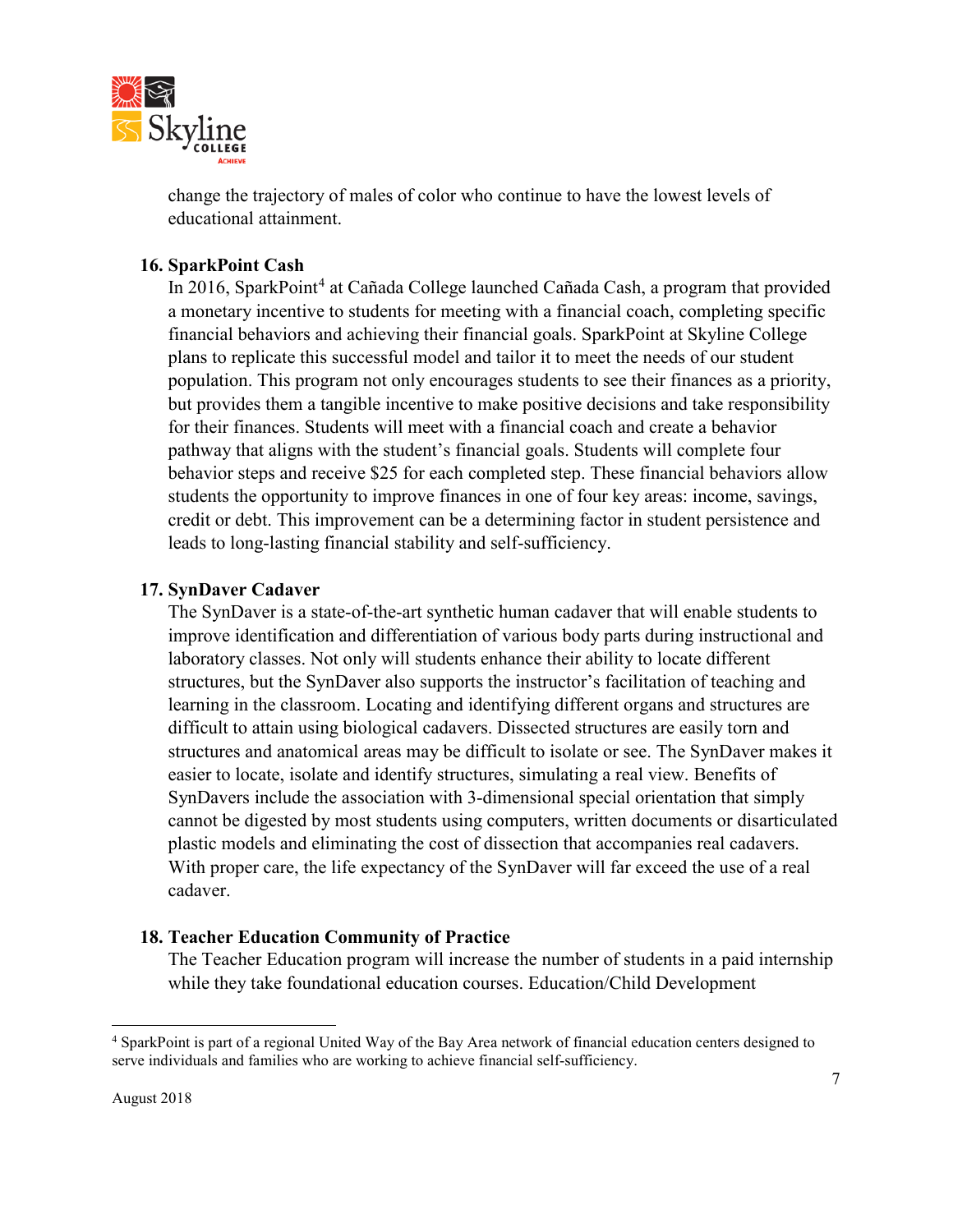

(ECE/EDUC.) faculty will meet with General Education faculty to provide a seamless pathway as students are looking to achieve a certificate or transfer to a 4-year program. While California faces a severe teacher shortage, Skyline College's ECE/EDUC. program is in the position to prepare future educators now. To address the teacher shortage problem, The Teacher Education program seeks to 1) Expand the Teacher Internship Learning Community with paid stipends that will support students to intern at the Child Development Lab Center and local elementary schools, 2) Sustain the teacher education community of practice with CDLC staff and education faculty and expand it to include local elementary school teachers, 3) Promote the Elementary Education Associate for Degree Transfer with an interdisciplinary community of practice that brings together General Education and ECE/EDUC. faculty, and 4) Continue support for the Educator Prep Institute Center (EPICenter) by providing a student assistant to maintain the center, promote social media presence, and expand resources and events for students.

#### **19. The Student Success Program**

The goal of the Student Success Program is to provide support for students whose academic standing is probation 1, probation 2 and dismissal status and support students in getting back to good standing to graduate. When students are placed on probation 1 or 2, they will attend a probation information workshop, as currently the only way a student can get information regarding probation 1 or 2 is through a counselor and/or the Skyline College website. The goal of the workshop is to provide students a sense of belonging, become critically conscious of their barriers, gain an understanding of probation dismissal policy, learn student success strategies, and engage campus resources. When a student is placed on dismissal status, they will attend The Student Success Conference (SSC). The SSC will include a student success transfer panel, career panel, motivational workshop, work/school balance workshop, mental health workshop, campus resource fair, keynote speaker, and breakfast and lunch. The follow-up to both the probation workshops and the SSC Conference will be with a Student Success Counselor who will help keep them in good standing through to graduation. Students who were once on probation or dismissal status will receive a Student Success sash to wear during graduation.